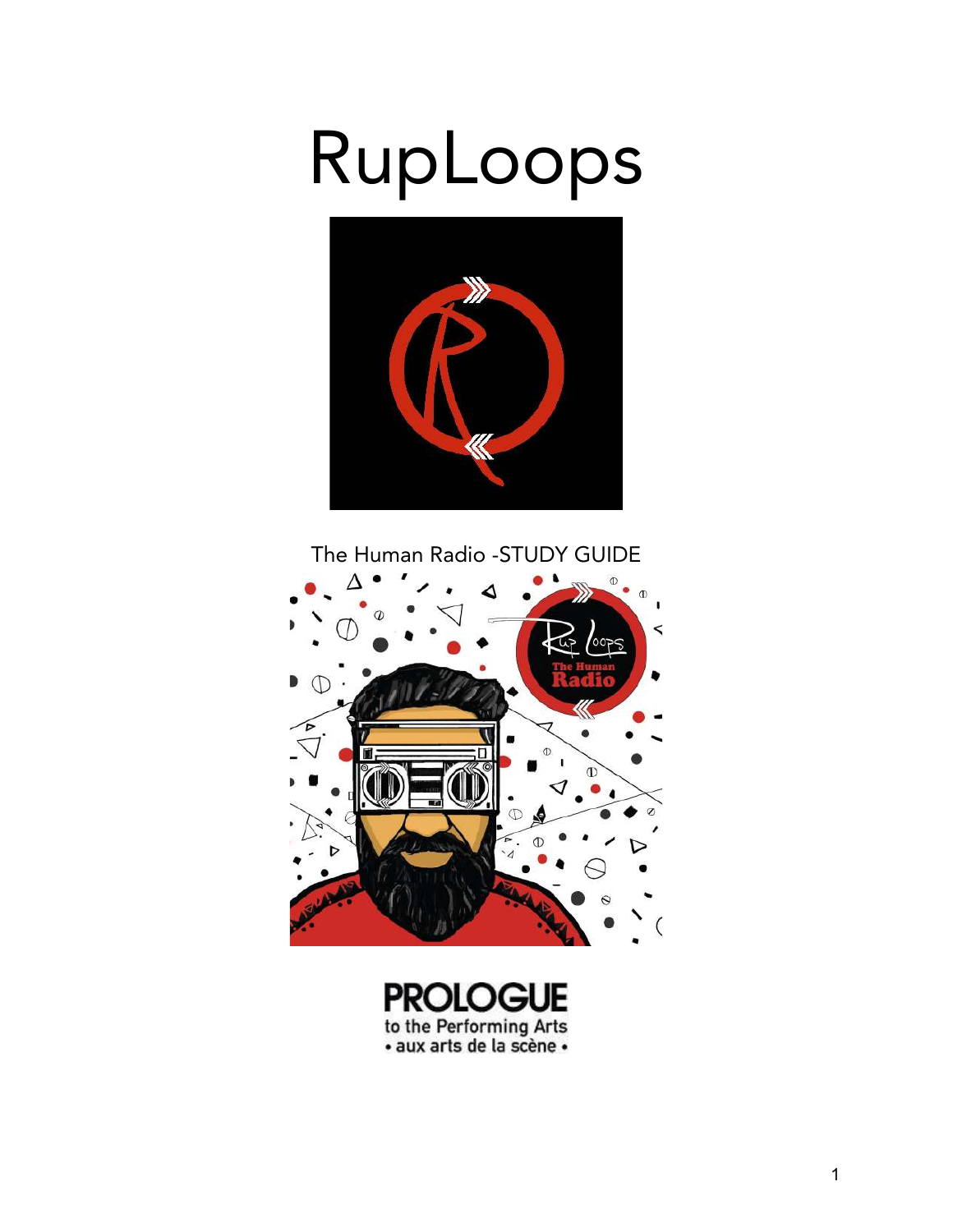# RupLoops The Human Radio

RupLoops the Human Radio is an interactive, live looping performance, using vocal percussion, rhythmic rhymes and an arsenal of eclectic instruments from around the globe. Rup utilizes his diverse skills as a musician to create a pulsating, entertaining and engaging musical experience. He is a gifted educator and performer and has a deep passion for intercultural work and intercultural sounds. For almost a century we have been tuning into radios to be informed and entertained. The Human Radio will take you on a journey of sound exploring anatomy, geography and culture. Let's investigate the brilliant design of our auditory and aural systems that allow us to create and listen to music. Through body percussion and beatboxing, Rup demonstrates and teaches how the human form is indeed a musical instrument. With a mix of hip-hop, blues and bhangra, The Human Radio tunes into themes of home, identity, culture, justice, dignity and celebration.

#### Tables of Contents

| Cover Page                                 |         |
|--------------------------------------------|---------|
| Show Synopsis/Table of Contents            |         |
| Artist Introduction and Artist Biographies | $3 - 4$ |
| <b>PreShow Activities</b>                  | .5      |
| Post Show Activities / Contact             | $6 - 7$ |
| <b>Back Cover</b>                          |         |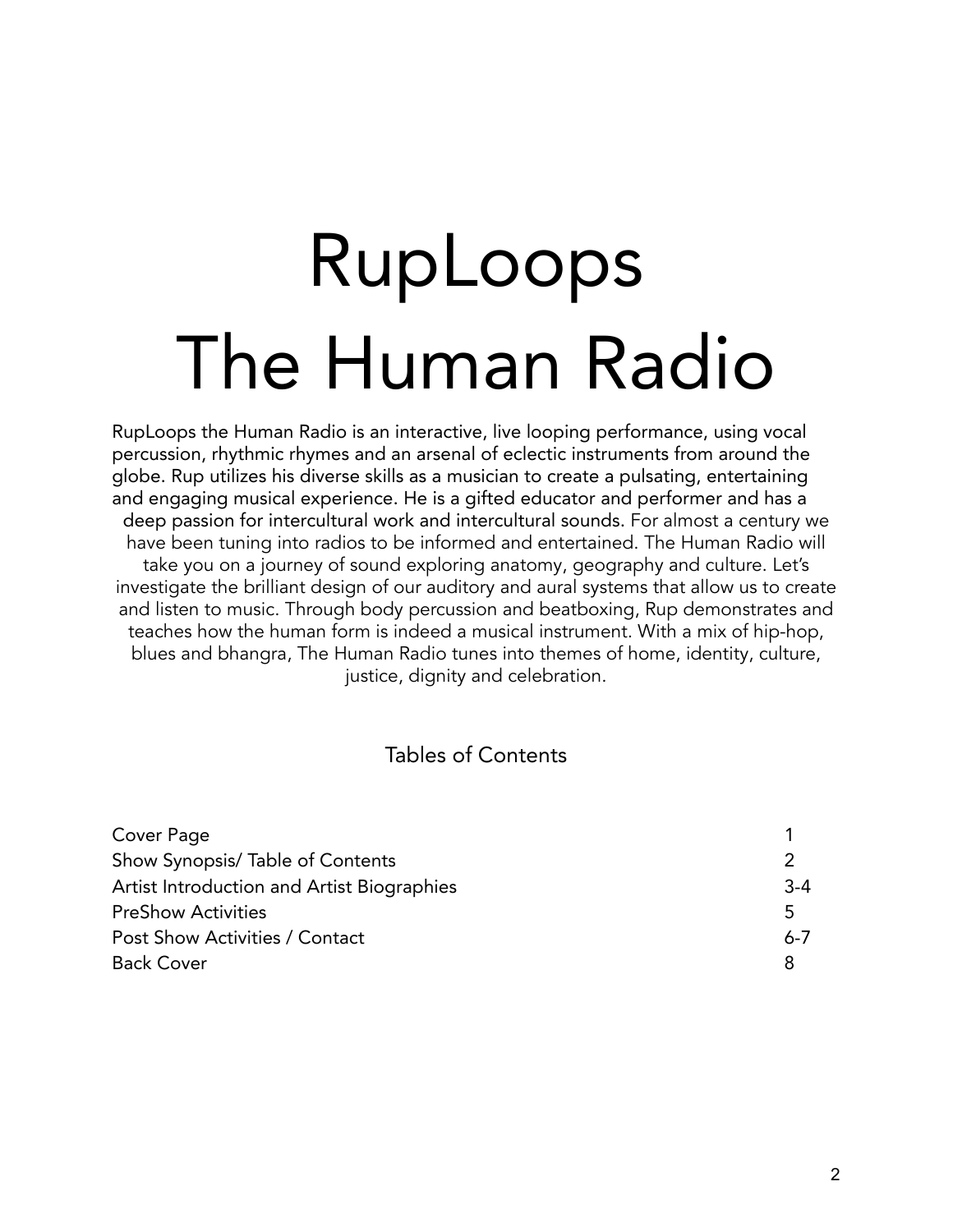# RupLoops

Introduction

RupLoops has toured to hundreds of schools in western Canada and numerous festivals across the country over the last 7 years. He is excited to have the opportunity to bring his critically acclaimed show to Ontario audiences. Get ready to tune it and turn it up!



#### Artist Biography

Rup Sidhu is an interdisciplinary artist and facilitator residing on the unceded territories of the Musqueam, Skxwú7mesh and Tsleil-Waututh nations (Vancouver BC.) As an artist Rup's work reflects his upbringing and is a cultural hybrid of musical expressions ranging from groove oriented hip hop beats, to contemporary fusions of classical ragas; remixes of vintage bollywood tunes to ambient creations. He has been nominated for both Leo and Jesse awards for his original compositions for dance,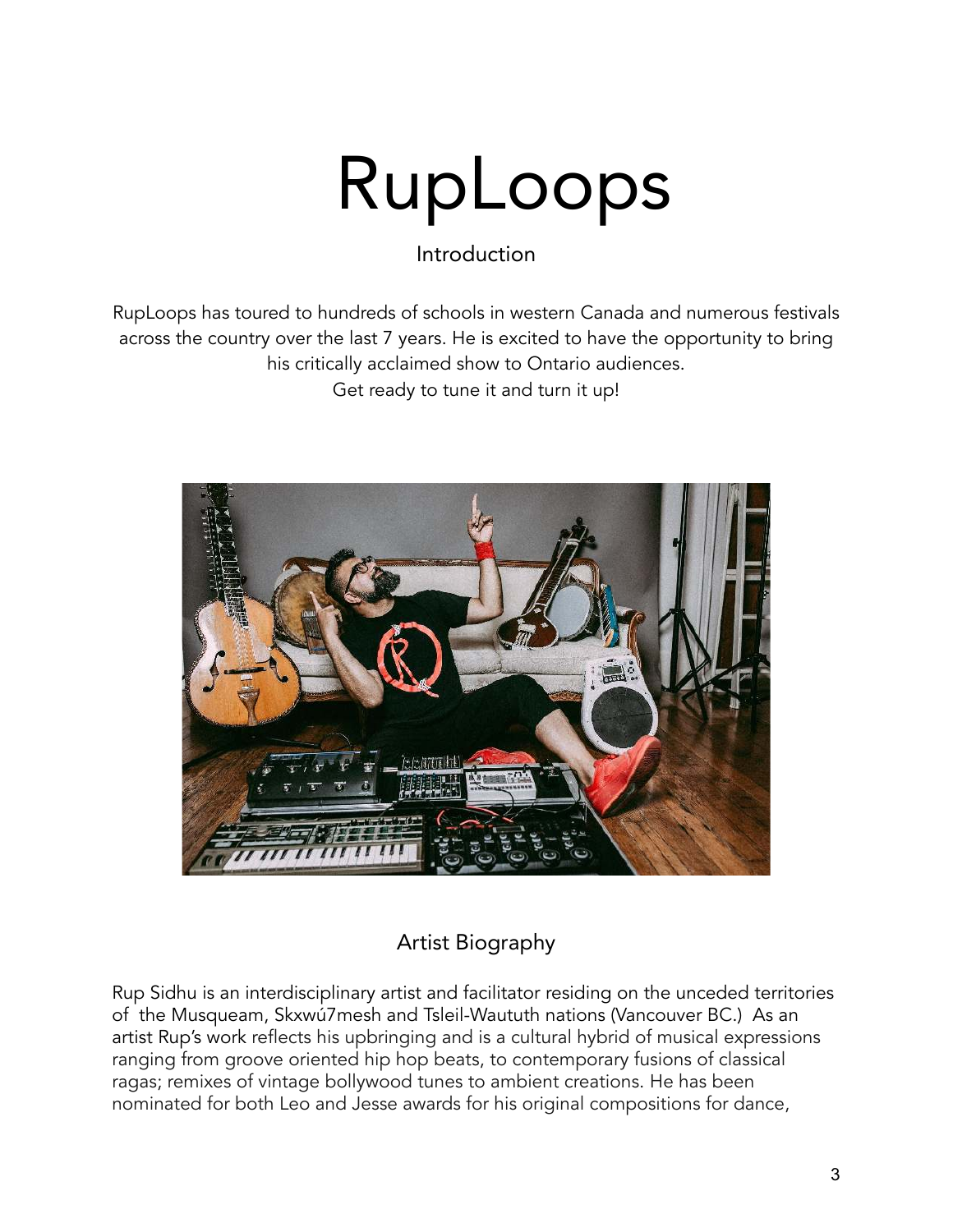theatre and film productions. Rup has produced fourteen albums with emerging artists, including Shane Koyzan's debut release American Pie and PIQSIQ's debut album Altering the Timeline. Rup's solo family oriented project RupLoops has toured internationally and across Canada, logging over 500 performances to date, in schools, theatre's and festivals to critical acclaim. Current collaborative projects include: Aluma Sound, Jhalaak, Vox.Infold and Ruby Singh and the Future Ancestors.

Sidhu's creativity crosses the boundaries of music, poetry, visual art, photography and film. His expressions engage with mythos, memory, identity, justice and fantasy; where the surreal can shatter the boundaries of the real. As a composer and sound designer he has worked with theatre and dance companies across Canada, as well as creating numerous scores for the National Film Board and other independent films to critical acclaim. Singh's personal and collaborative works have been presented across Turtle Island, India, Germany and the UK.

Rup has shared stages with and performed alongside the Wu Tang Clan, Chugge Khan, Rajasthan Josh, Tanya Tagaq, Shane Koyzan, DubFX, Coleman Barks, Aja Monet, Michael Franti, and Talvin Singh. Performance highlights include the Jaipur Literature Festival (Jaipur, India), Winnipeg Folk Festival, Aga Khan Museum (Toronto, Canada), World Body Percussion Festival (Toronto, Canada), Globalqurque (New Mexico, USA), Indian Summer Festival (Vancouver, Canada), Mehndi, Masala, Musti (Toronto, Canada), Stern Grove Festival (San Francisco, USA), Vancouver International Children's Festival, Vancouver International Storytelling Festival, Vancouver International Jazz Festival, New Forms Festival (Vancouver, Canada), Oregon Country Fair (Eugene, USA), Fete de la Musique (Berlin, Germany), Fusion Festival (Berlin, Germany).

As a facilitator, Rup's work meets at the intersection of social justice and the arts. For the past 20 years he has been growing his understanding and leading workshops based in anti-oppression and liberation based practices. He has facilitated and taught programs in universities, public schools, youth prisons, and communities throughout Canada, USA, UK and India. Rup brings a focused presence, strong leadership skills and a contagious enthusiasm, which effectively engages, inspires and guides participants through his process oriented work.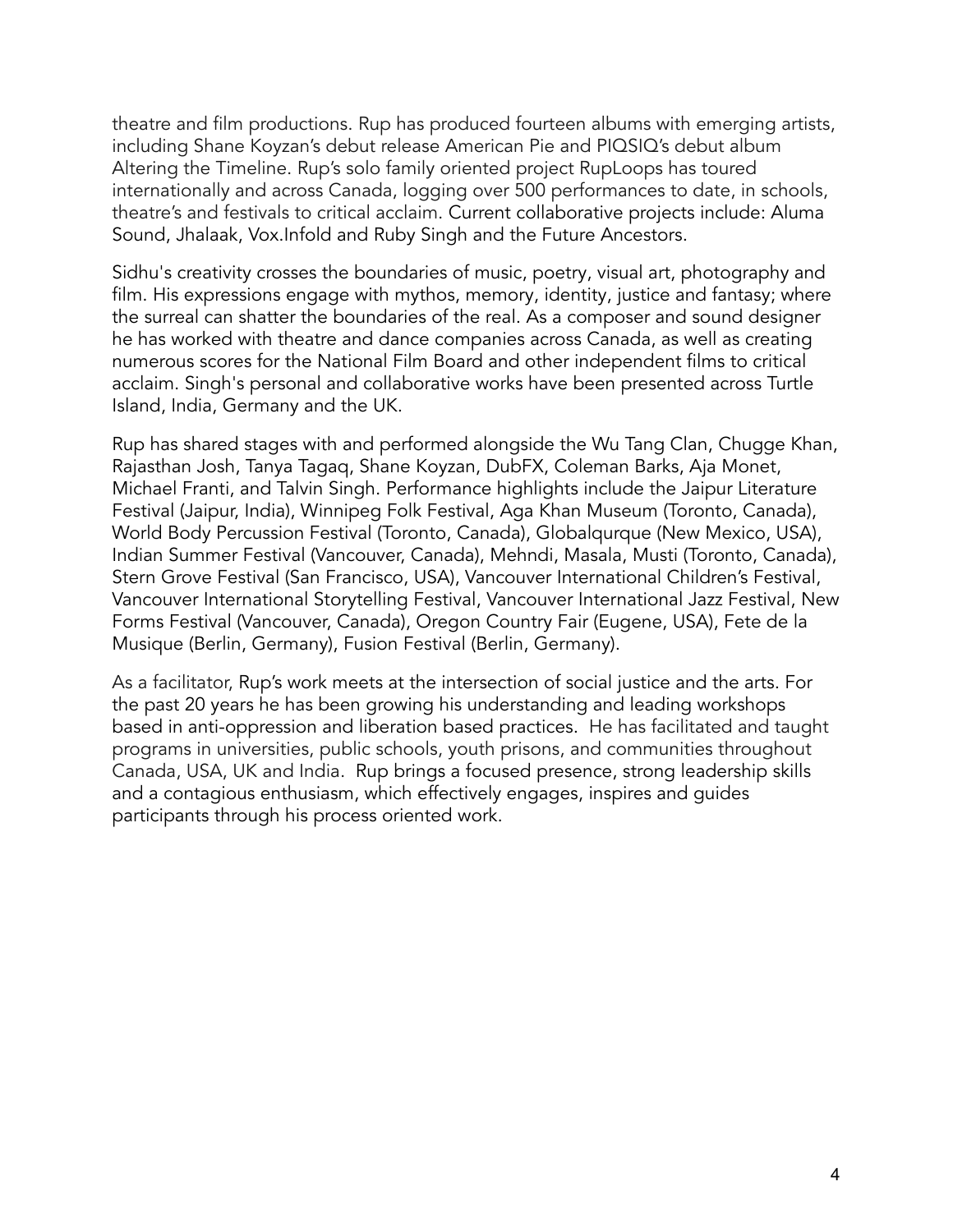### Pre-Show Activities

#### Live looping

is the process of recording sounds and having them play back in a loop. The technology used is called a phrase sampler or looper. Multiple layers can be added or taken away, providing endless possibilities for creative expression. During the show can you spot when RupLoops has created a loop and is layering on top of it?

#### Beatboxing

is a form of vocal percussion primarily involving the art of producing drum beats, rhythm, and musical sounds using one's mouth, lips, tongue, and voice. During the show be sure to follow along with RupLoops' Beatbox lesson for the whole school.

#### The Message

Throughout the show themes of home, identity, culture, justice, dignity and celebration are weaved in through song lyrics and interactive exercises. Listen to a few songs off the Human Radio album and find what messages resonate with you. The Human Radio can be streamed on all major platforms.

Links to Curriculum

Music: call and response, body percussion, beat box lesson and rhythm theory.

Social Responsibility: human rights, migration, home, social and environmental justice.

Language Arts: literacy, rap, spoken word, poetry, meter and rhyme

Pre-Performance Discussion Questions What forms of music move you and why? What's your favorite thing the human body can do and why? What does home mean to you?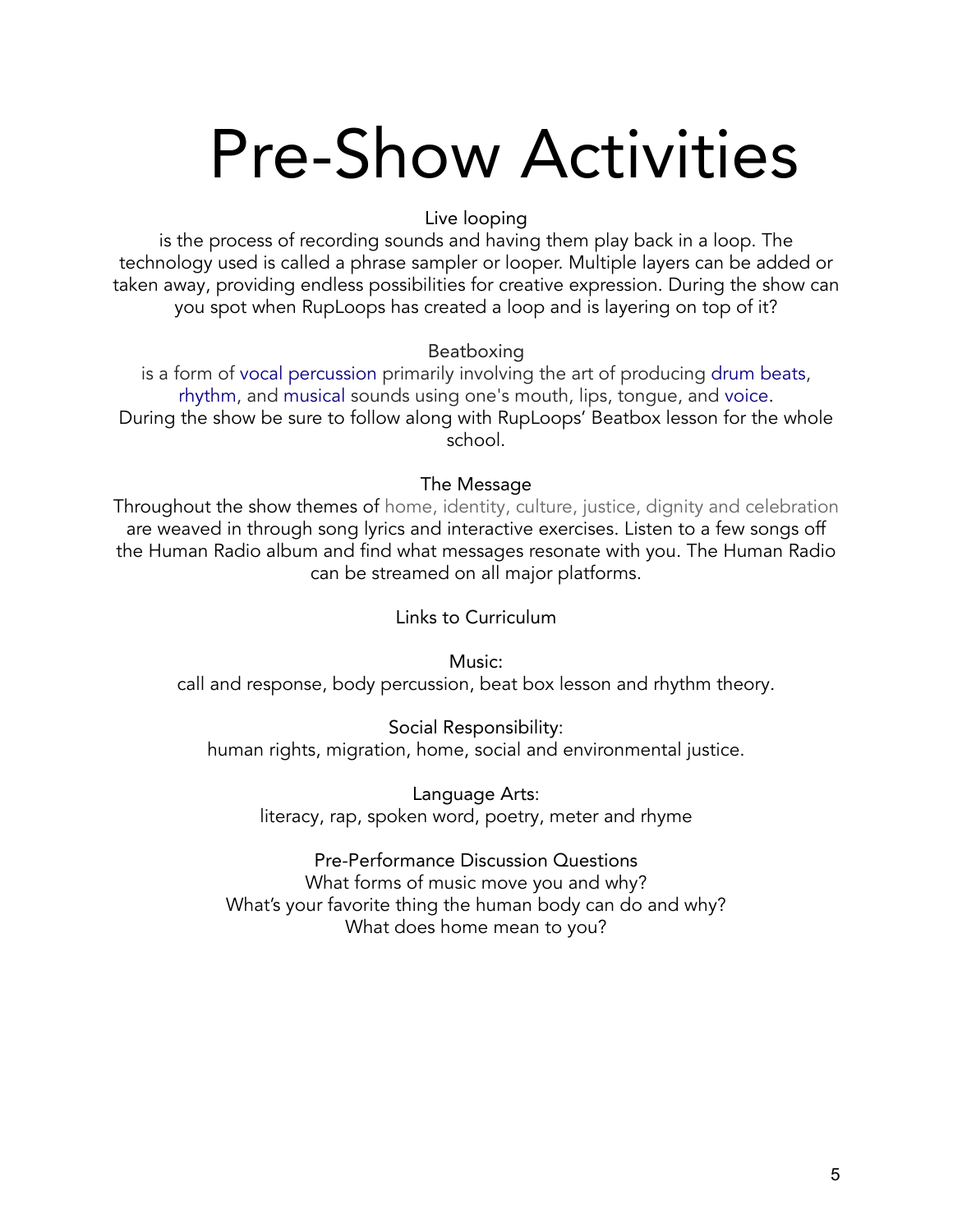### Post-Show Activities

Mapping our Movement

Migration is an integral part of human history. With a large map of the world, have the students show their family migration history if they are aware of it. Either draw the lines or mark them with pins and thread to where they've gotten today. Make sure to honour the First Nations and Indigenous youth and youth who are adopted and may not know their story. From this you can link to the next exercise and/or look at modern stories of migration and why people migrate.

#### Musical Time Traveling

In all cultures around the world, there are a few things that connect us all, and music has been one way that we've used since time immemorial to communicate our thoughts, our hopes, our fears, our prayers and our dreams. Have the students research a traditional instrument from their or another culture and make a drawing or print a picture of it. Then have them share with the rest of the class; How it was played? What was it made out of? What situations was it used for? ( Note: with children of multiple-ethnicities, let them know that they have more options to choose from, and they only have to pick one )

#### The Human Loop

Begin with a vocal warm up. Have the students connect with their breath buzz their lips and stretch their vocal chords by making low growly noises and moving to high sounds. Play with volume by using your hands to indicate loud and soft. Then have the students stand in a circle. Clap a simple beat and have the class step to the pulse. Then one by one have the students add a sound....let them know that anything goes, from animal sounds to cartoon sounds, to beautiful melodies and simple vocal percussion. Once the circle is done play with the volume, taking sections in and out and then slowly fade them out. The key is to have lots of fun with this!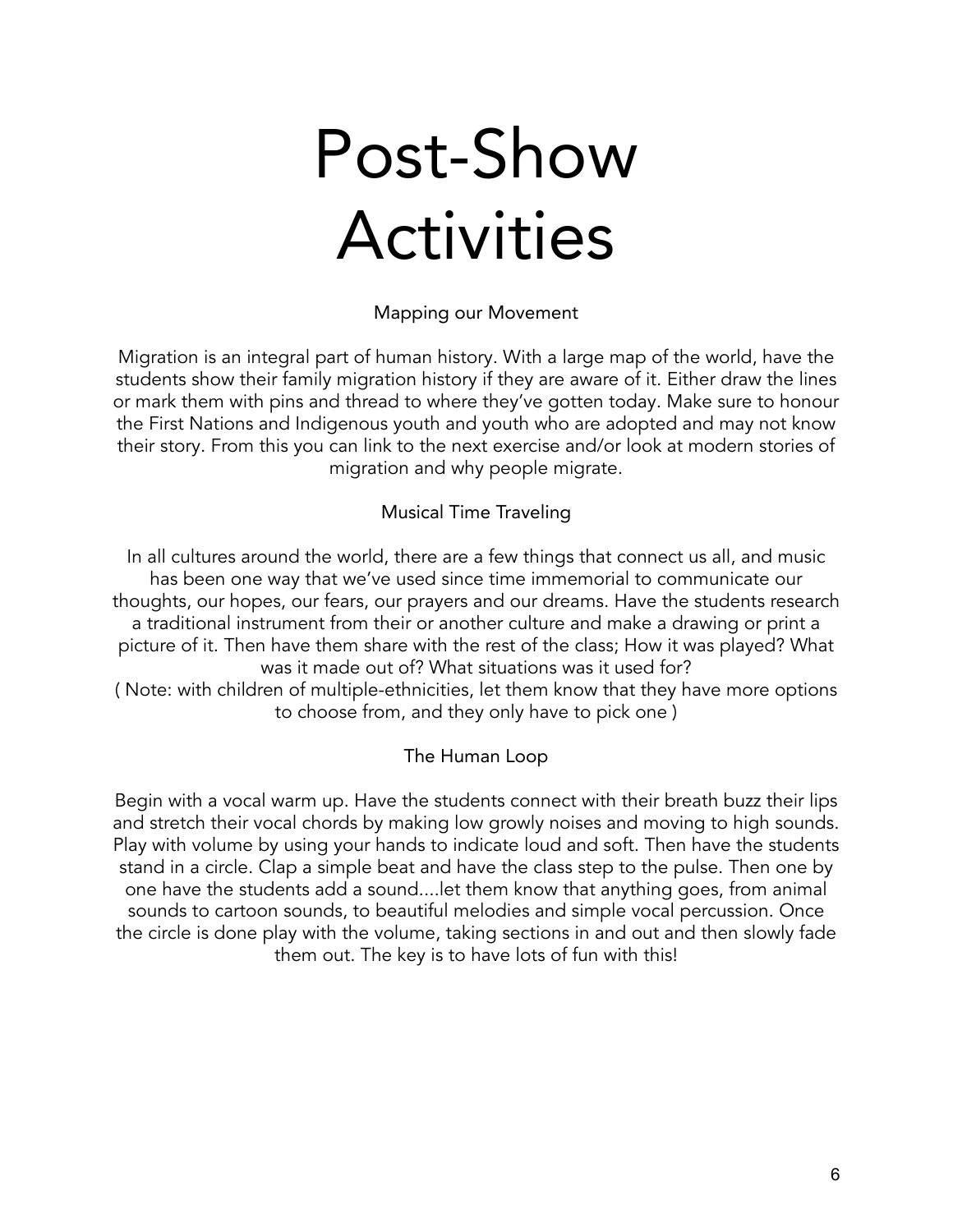#### A Reason to Rhyme

Play a hip hop song for the students. Have them identify the theme, what they liked or didn't like about the song and what lines stood out the most for them. Then have them think of an issue that they want to see change in their neighbourhood, country or in the world at large. From here, have them write at least 2 rhyming couplets and share back with the class. You can try this over an instrumental song and again have fun with putting rhyme to the time!!!

Post-Performance Discussion Questions

What are you taking away from the performance? What stood out for you? What were some of the key themes of the RupLoops performance? What are ways we can be generous with each other? What does home mean to you?